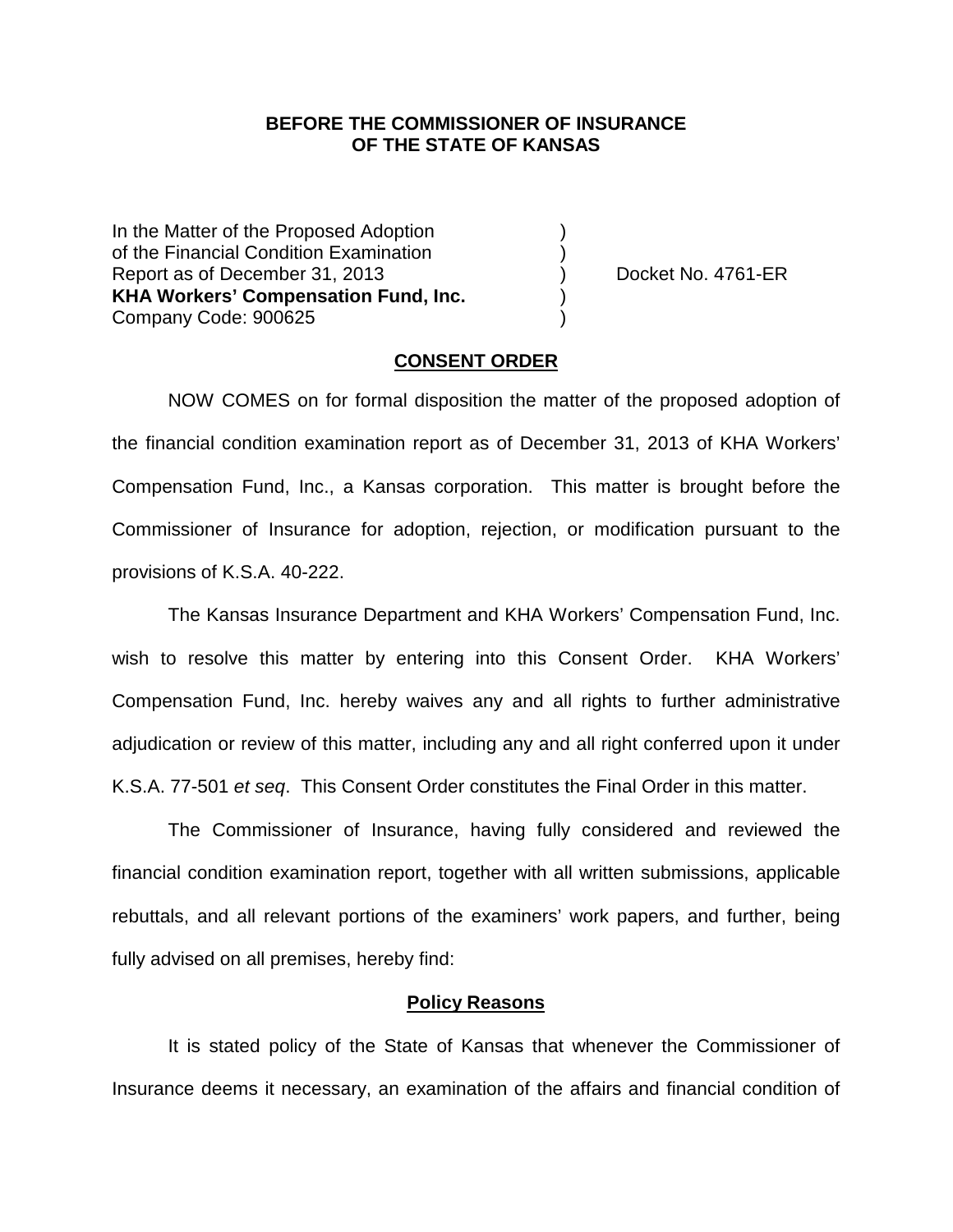any insurance company in the process of organization, applying for admission, or doing business in this State can be undertaken. In all cases, such an examination must occur once every five (5) years. Through the examination process, the insurance consuming public will be well served and protected.

#### **Findings of Fact**

1. The Commissioner of Insurance has jurisdiction over this matter pursuant to K.S.A. 40-222.

2. An examination of KHA Workers' Compensation Fund, Inc. was undertaken by the Kansas Insurance Department and was completed on March 13, 2015.

3. The examiner-in-charge tendered and filed with the Kansas Insurance Department a verified written report of the examination within thirty (30) days following completion of the examination, to wit; March 27, 2015.

4. Following receipt of the verified report, the Kansas Insurance Department transmitted the report to KHA Workers' Compensation Fund, Inc. on May 4, 2015, with a duly executed notice advising the company of its opportunity to prepare and submit to the Kansas Insurance Department a written submission or rebuttal with respect to any and all matters contained in the report. KHA Workers' Compensation Fund, Inc. was further advised that any written submission or rebuttal needed to be filed with the Kansas Insurance Department no later than thirty (30) days after receipt of the verified report.

5. KHA Workers' Compensation Fund, Inc. filed a written acceptance of the verified report on June 5, 2015.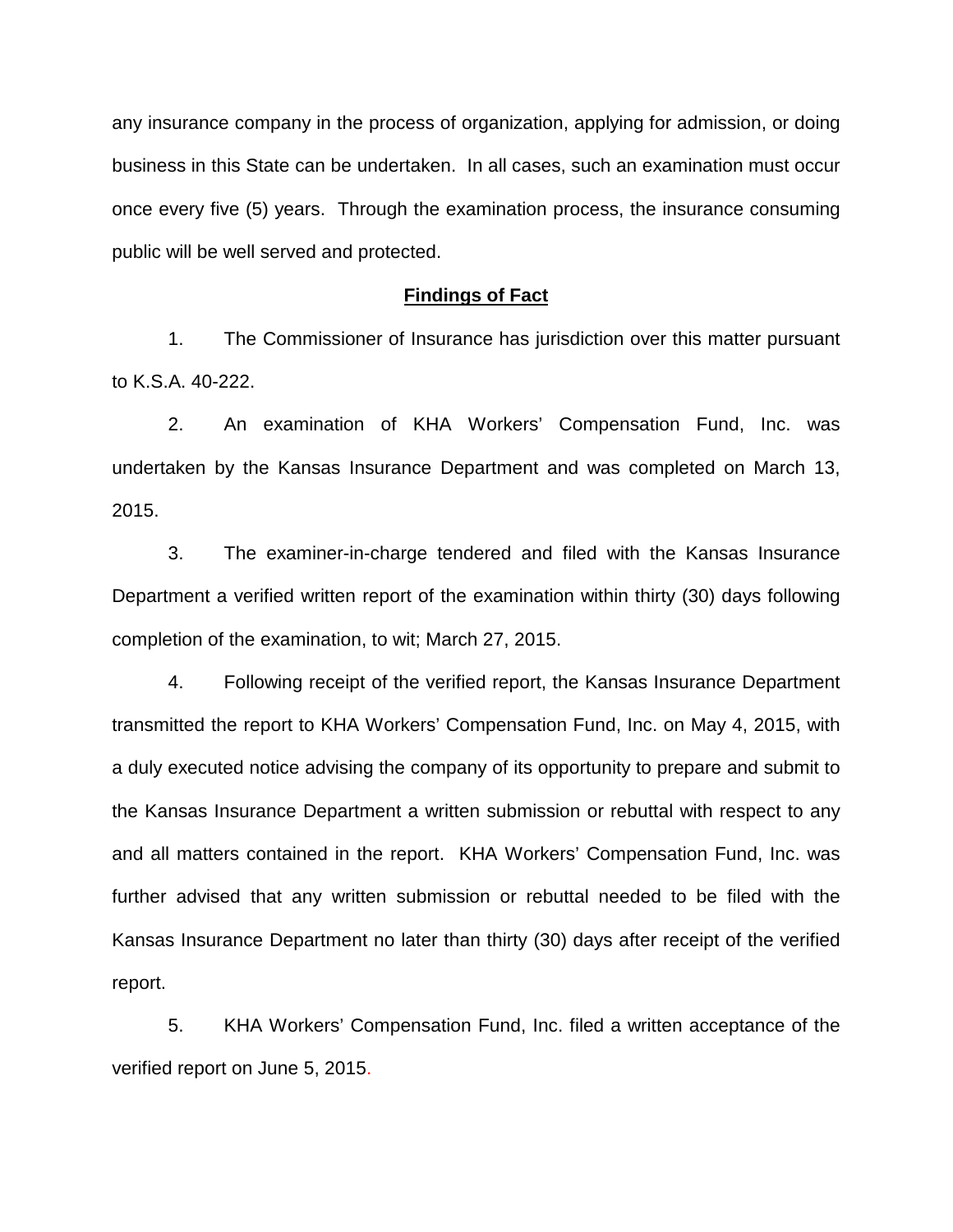6. Based upon the written submission tendered by KHA Workers' Compensation Fund, Inc., the company took no exceptions to matters contained in the verified report.

7. Within thirty (30) days of the end of the time period allowed for written submission or rebuttal, the Commissioner of Insurance fully reviewed the report, together with all written submissions and rebuttals provided by KHA Workers' Compensation Fund, Inc. The Commissioner of Insurance further reviewed all relevant workpapers.

8. No other written submissions or rebuttals were submitted by KHA Workers' Compensation Fund, Inc.

## **Conclusion of Law**

9. K.S.A. 40-222(k)(2) provides:

"Within 30 days of the end of the period allowed for the receipt of written submissions or rebuttals, the commissioner shall fully consider and review the report, together with any written submissions or rebuttals and any relevant portions of the examiners workpapers and enter an order:

- (A) Adopting the examination report as filed or with modification or corrections. If the examination report reveals that the company is operating in violation of any law, regulation or prior order of the commissioner, the commissioner may order the company to take any action the commissioner considers necessary and appropriate to cure such violations; or
- (B) rejecting the examination report with directions to the examiners to reopen the examination for purposes of obtaining additional data, documentation or information, and refiling pursuant to subsection (k); or
- (C)call and conduct a fact-finding hearing in accordance with K.S.A. 40- 281 and amendments thereto for purposes of obtaining additional documentation, data, information and testimony."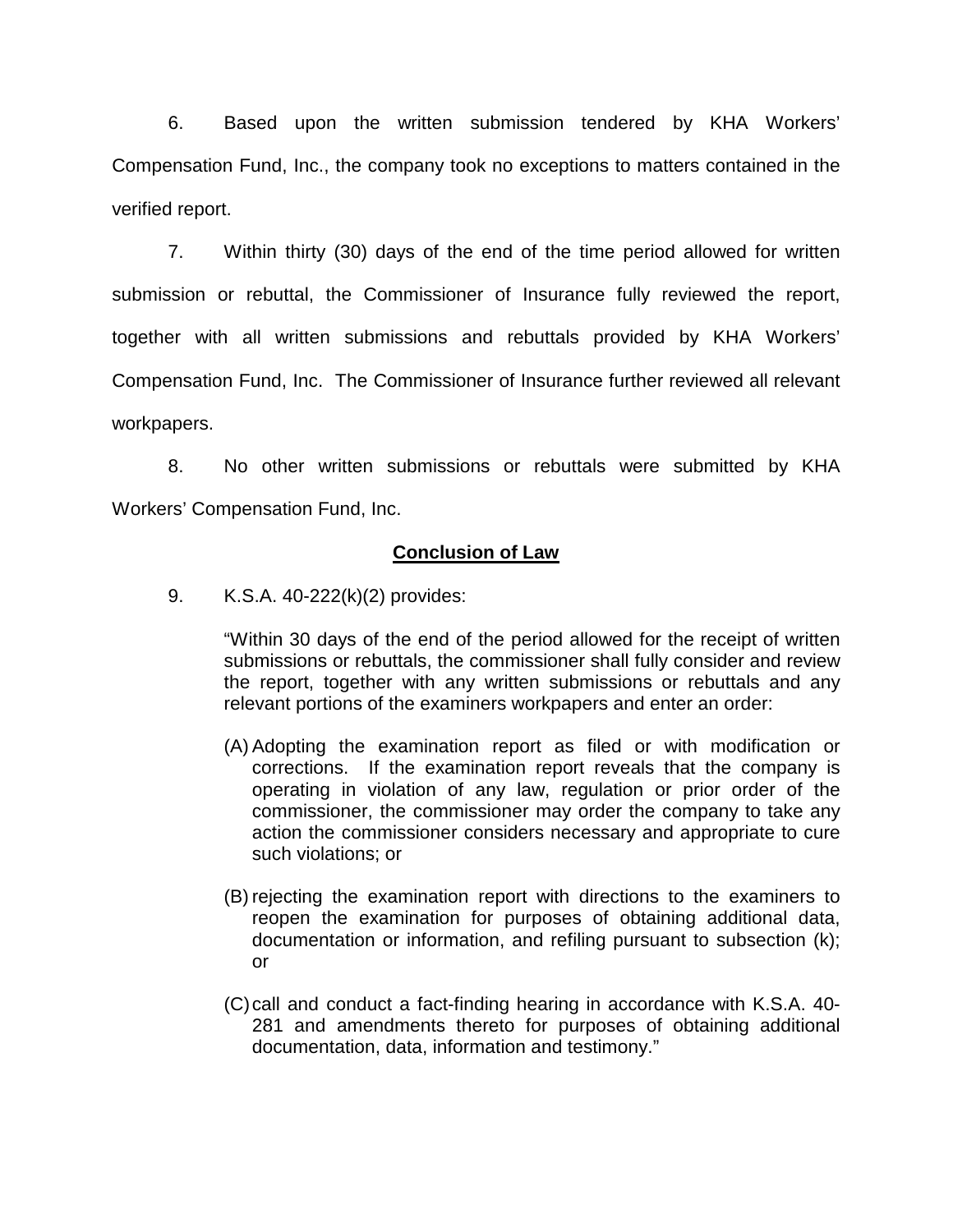10. Based upon the Findings of Fact enumerated in paragraphs #1 through #8 above, the financial condition examination report as of December 31, 2013 of KHA Workers' Compensation Fund, Inc. should be adopted.

# **IT IS THEREFORE, BY THE COMMISSIONER OF INSURANCE, ORDERED THAT:**

1. The financial condition examination report as of December 31, 2013 of KHA Workers' Compensation Fund, Inc. hereby is adopted.

2. The Commissioner of Insurance retains jurisdiction over this matter to issue any and all further Orders deemed appropriate or to take such further action necessary to dispose of this matter.

**IT IS SO ORDERED THIS \_\_8th\_\_ DAY OF\_\_\_\_\_July\_\_\_\_, 2015 IN THE CITY OF TOPEKA, COUNTY OF SHAWNEE, STATE OF KANSAS.**

> \_/s/ Ken Selzer\_\_\_\_\_\_\_\_\_\_\_\_\_\_\_\_\_\_\_ Ken Selzer, CPA Commissioner of Insurance

By:

\_/s/ Diane Minear\_\_\_\_\_\_\_\_\_\_\_\_\_\_\_\_\_ Diane Minear General Counsel

By:

\_/s/ George Stover\_\_\_\_\_\_\_\_\_\_\_\_\_\_\_\_\_\_\_ George Stover, Chairman KHA Workers' Compensation Fund, Inc.